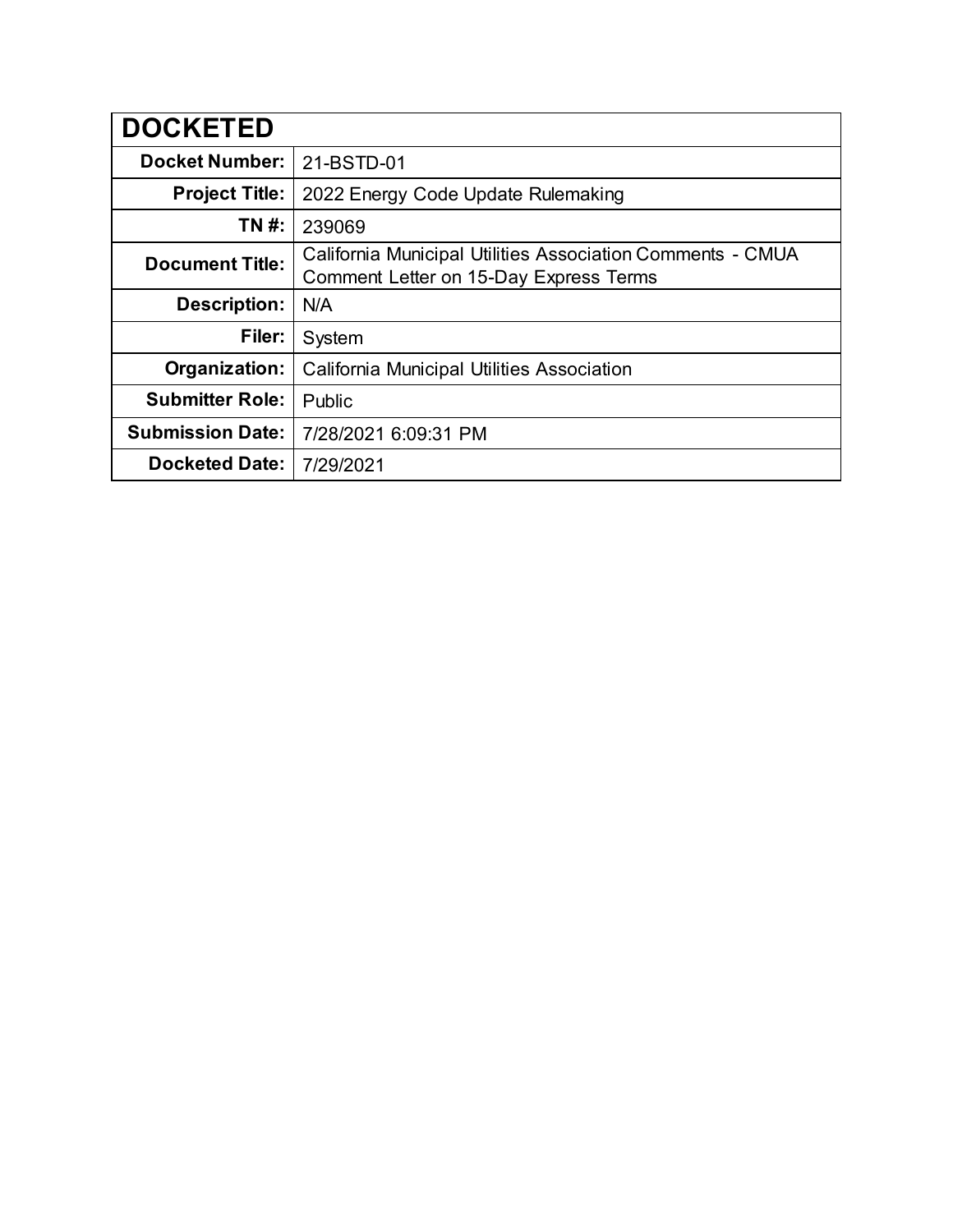Comment Received From: California Municipal Utilities Association Submitted On: 7/28/2021 Docket Number: 21-BSTD-01

# **CMUA Comment Letter on 15-Day Express Terms**

Additional submitted attachment is included below.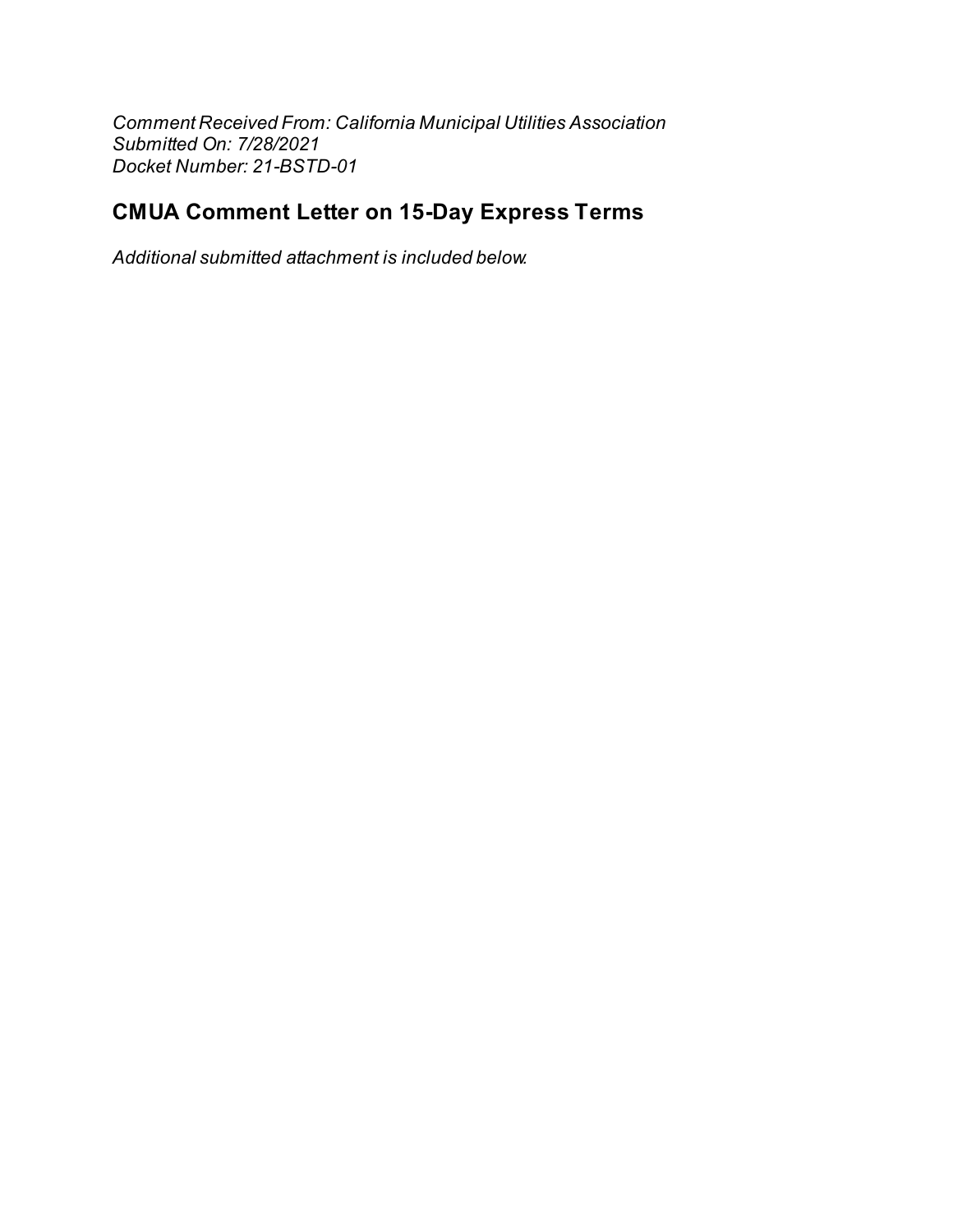## STATE OF CALIFORNIA ENERGY RESOURCES CONSERVATION AND DEVELOPMENT COMMISSION

| In the Matter of:                  | Docket No. 21-BSTD-01 |
|------------------------------------|-----------------------|
| 2022 Energy Code Update Rulemaking |                       |

## **COMMENTS OF THE CALIFORNIA MUNICIPAL UTILITIES ASSOCIATION ON THE 15-DAY EXPRESS TERMS 2022 ENERGY CODE - RESIDENTIAL AND NONRESIDENTIAL**

The California Municipal Utilities Association (CMUA) respectfully provides the following comments to the California Energy Resources Conservation and Development Commission (Energy Commission) regarding the 15-Day Express Terms 2022 Energy Code – Residential and Nonresidential (15-Day Express Terms). [1](#page-2-0)

CMUA is a statewide organization of local public agencies in California that provide electricity and water service to California consumers. CMUA membership includes publicly owned electric utilities (POUs) that operate electricity generation and distribution and transmission systems. In total, CMUA members serve approximately 25 percent of the electric load in California. California's POUs are committed to, and have a strong track record of, providing safe, reliable, affordable, and sustainable electric service.

## **I. INTRODUCTION**

CMUA supports California's Community Shared Solar (CSS) program as established in California's 2019 Building Standards. [2](#page-2-1) The CSS program provides an important mechanism that increases the means by which California can achieve its renewable energy goals. Additionally,

<span id="page-2-0"></span><sup>&</sup>lt;sup>1</sup> Energy Commission Docket #21-BSTD-01, Document #238848,

https://efiling.energy.ca.gov/GetDocument.aspx?tn=238848&DocumentContentId=72256

<span id="page-2-1"></span><sup>&</sup>lt;sup>2</sup> 24 Cal. Code Regs. (CCR)  $\S$  10-115 and CCR  $\S$  150.1(b)(1).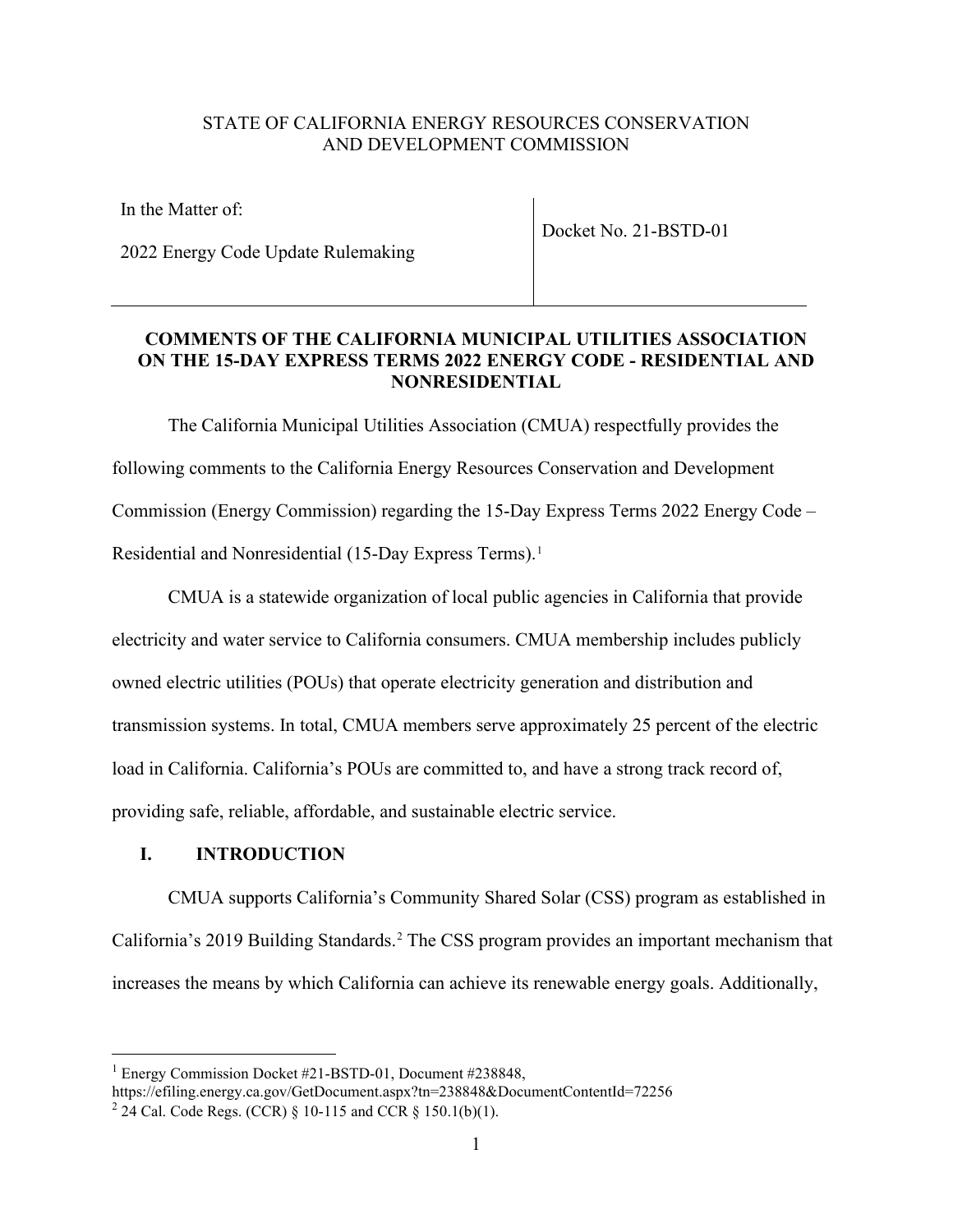the CSS program provides an important compliance option for consumers who may not be best served by rooftop photovoltaic (PV). The CSS program can also provide a relatively lower cost method for California's lower income home buyers to directly support solar energy for their homes. On June 21, 2021, CMUA submitted comments opposing changes proposed to the CSS set forth in the 45-Day Express Terms. [3](#page-3-0)

While CMUA supports some of the language in the 15-Day Express Terms clarifying the process required for a building owner to Opt-Out, we remain concerned that the Opt-Out process, as described, will reduce the likelihood that builders, electric utilities, or other groups will provide this important compliance option. The impact of such a result will be disproportionately imposed on lower income home buyers. For the reasons addressed below, CMUA urges the Commission to revise the proposed changes to the CSS to avoid this inequitable outcome.

### **II. COMMENTS**

## **A. An unlimited Opt-Out increases risk and imposes risk-related costs on project administrators.**

CMUA appreciates that the Energy Commission has made clear that, "(p)rior to Opt-Out, the building owner must demonstrate that it has installed an on-site solar electric generation system and met the Opt-Out Requirements by providing documentation from the installer of the on-site solar system or an attestation of the building owner withy supporting documentation". [4](#page-3-1) CMUA further recognizes that the Energy Commission has made clear that "(t)he building owner shall be responsible for all costs associated with documenting that the onsite solar generation system satisfies the Opt-Out Requirements". [5](#page-3-2) However, the 15-Day Express Terms

<span id="page-3-0"></span><sup>3</sup> Energy Commission Docket #21-BSTD-01, Document #237717,

https://efiling.energy.ca.gov/GetDocument.aspx?tn=237717&DocumentContentId=70942

<span id="page-3-1"></span><sup>4</sup> 15-Day Express Terms, p. 47.

<span id="page-3-2"></span><sup>5</sup> *Id*. p. 48.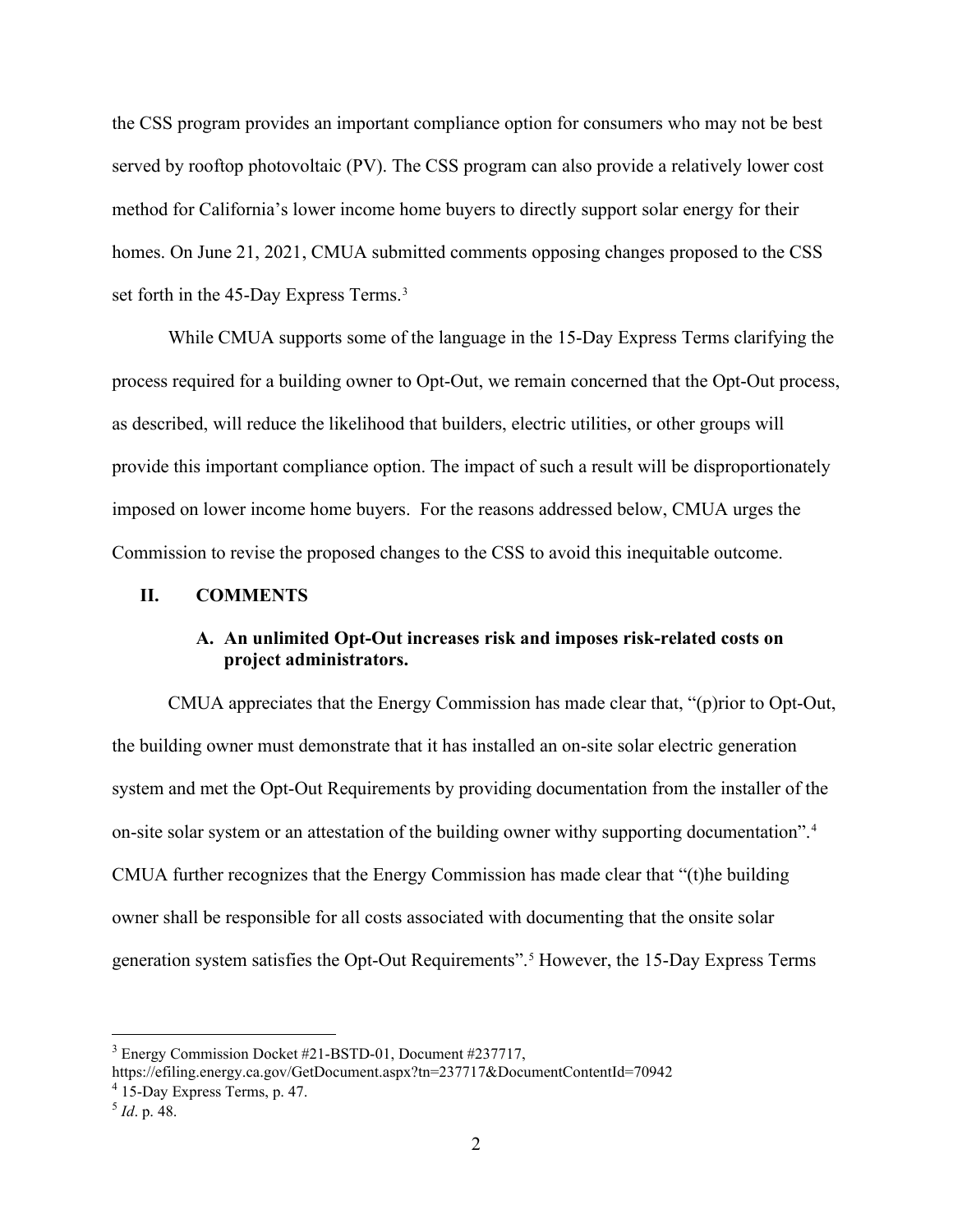also state that the project administrator shall not impose any penalty related to a participating building's Opt-Out, or charge participants any unrealized revenue due to the building owner's Opt-Out. [6](#page-4-0) If this language remains, it will not only require that a CSS project administrator assume all risk of project performance, it will allow a building owner to avoid costs it imposed upon CSS administrator when opting out of a long-term project agreement.

While administering a CSS project will become more complicated if a building owner opts out, this asymmetric risk approach, in which a building owner can legally avoid costs it imposes when opting out, further reduces the likelihood that any organization would be willing to develop a CSS project.

## **B. CSS project administrators are not responsible for the code compliance of Opt-Outs.**

CMUA agrees with the December 23, 2020, comments offered by Sacramento Municipal Utility District (SMUD)[7](#page-4-1) regarding compliance verification. CSS project administrators are obligated to submit required information to ensure the project's compliance with California building code. The nature of the CSS program ensures project compliance with the code over the full 20-year term. If a building owner opts out of a CSS project, the building is, by that decision, no longer part of the CSS project. It is unreasonable to expect a CSS project administrator to confirm a building owner's compliance with California building code. The CSS project administrator has no legal ability, authority, or responsibility to assure a private building owner's compliance with California building code once the building owner is no longer a part of the CSS project. Code Compliance is the responsibility of local regulatory authorities, not a CSS project

<span id="page-4-0"></span> $6$  *Ibid.* 

<span id="page-4-1"></span><sup>7</sup> SMUD Comments on Lead Commissioner Workshop re 2022 Energy Code Solar Photovoltaic and Heat Pump Baselines -19-BSTD-03, (2.b.iii.b.).

https://efiling.energy.ca.gov/GetDocument.aspx?tn=236157&DocumentContentId=69141